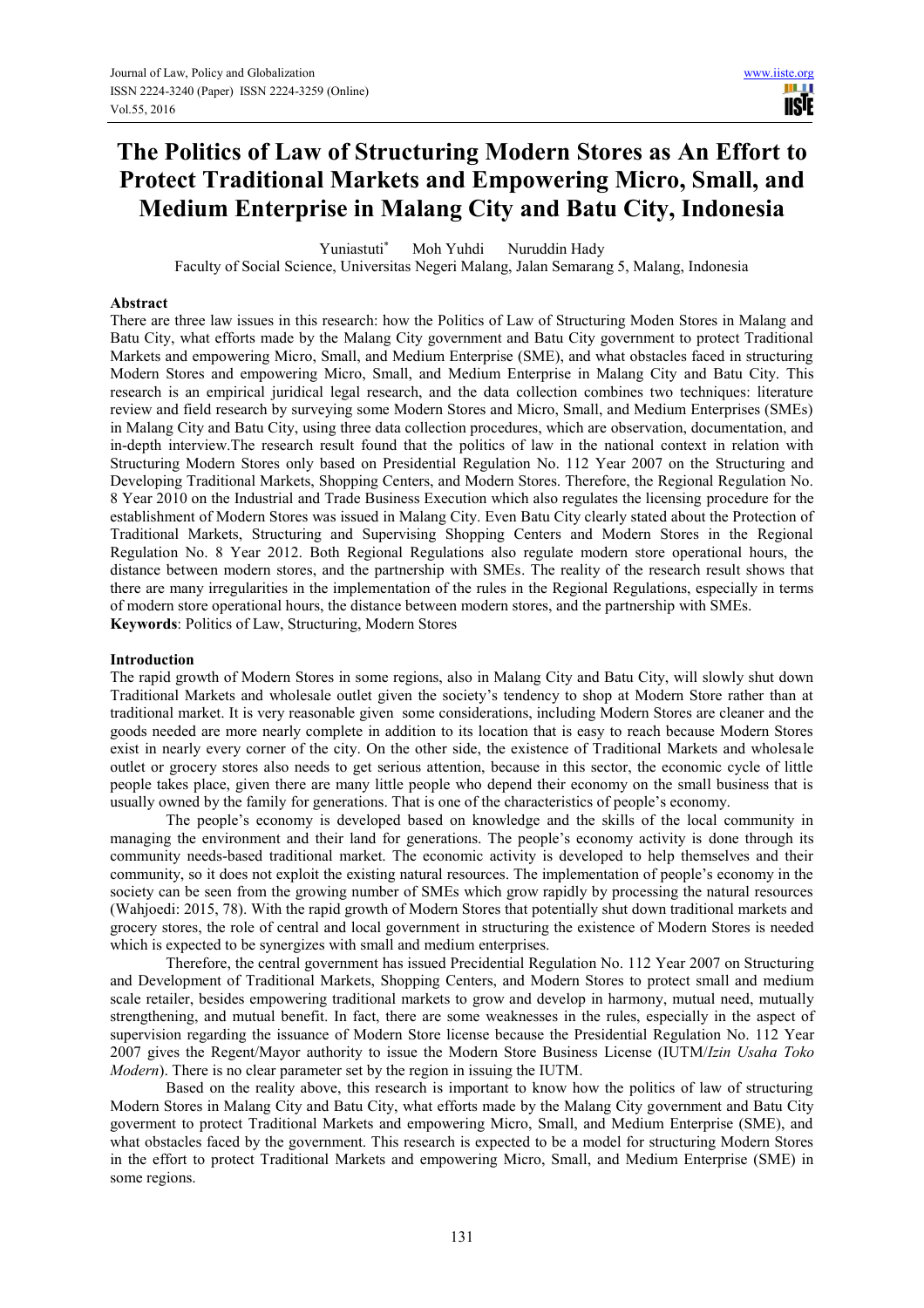# **Research Problem**

There are 3 (three) research problems in this research, that are: (1) How is the Politics of Law of Structuring Modern Stores in Malang City and Batu City?; (2) What are the efforts made by the Malang City government and Batu City government to protect Traditional Markets and empowering Micro, Small, and Medium Enterprise (SME)?; and (3) What are the obstacles in structuring modern stores and empowering Micro, Small, and Medium Enterprise (SME)?

# **Review of Related Literatur**

Satjipto Raharjo (2000: 352) defines politics of law as an activity of choosing a specific social purpose, as well as some ways to be used to reach the purpose in the society. Abdul Hakim Garuda Nusantara, as quoted by Imam Syaukani et al (2004: 31-32), describe politics of law as a legal policy that would be implemented or performed nationally by the government of a specific country. While Moh. Mahfud MD (2006: 9), simply defines politics of law as a legal policy that will be or has been performed nationally by the government, covering the meaning of how politics affect the law by viewing the configuration of the power behind the creation and the enforcement of the law itself. Based on the opinions above, what is meant by politics of law in this research is legal policy that is done by Central Government in the regulatory framework of Structuring Modern Store in its regulation aspect, and at Malang City Government and Batu City Government level, in order Structuring Modern Stores more technically that is related to the permission given to establish Modern Stores as an effort to protect traditional markets and empowering Small and Medium Enterprise (SME). The legal policy taken is Regional Regulation (*Perda*) that is related to Structuring Modern Stores or related to the permission of Modern Stores issued in Malang City and Batu City.

Modern store is a store with a self-service system, selling various items in retail that may be in the form of minimarket, supermarket, shopping center, hypermarket, or grocery store in the form of wholesale. The meaning of modern here is arranging the items based on the necessity that is grouped in the same section which can be chosen and taken by the buyers directly. This modernity is equipped with air conditioner, and professional clerks (Presidential Regulation No. 112/2007).

The existence of Modern Store in some regions, also in Malang City and Batu City, grows so rapidly and even it has been proliferated. This surely will gradually shut down the traditional markets and grocery stores. Thus, structuring the modern store is urgent to be performed immediately. Knowing that modern stores start proliferating, obviously it affects the existence of Traditional Markets or Grocery Stores that is hard to grow. However, in order to protect the existence of traditional markets and grocery stores, the central government has been issued Presidential Regulations (*Perpres*) No. 112 Year 2007 about Structuring and Development of Traditional Markets, Shopping Centers, and Modern Stores, that is basically to protect the retailer in small and medium scale, by empowering traditional markets to grow and develop in harmony, mutual need, mutual strengthening, and mutual benefit.

The Presidential Regulation No. 112 year 2007 has regulated several things very rigidly that substantially provides the foundation for structuring Modern Store, that are : (1) establishment location and requirements, (2) building area, (3) operational hours, (4) goods supply terms, (5) permission, and (6) developing and supervising traditional markets, shopping centers, and modern stores. This regulation is aimed at protecting and developing small business as an effort for small business to develop and grow. Thus, the competition between Modern Stores or between Modern Store and Traditional Market as well as grocery store is expected to be able to protect the society, especially for Traditional Markets and grocery stores. The problem is that whether Presidential Regulation No. 112 year 2007 has been well-implemented by the regional government as the field executor, especially those who are authorized by Presidential Regulation 112/2007 in terms of giving the operational permission for Modern Stores, so their existence will not harm the traditional market and SME. Basically, the purpose of this regulation is good, but there is still weakness in its implementation, mainly related to the difficulty in implementing and supervising the Presidential Regulation No. 112/2007.

According to Sony Leksono (2006: 151), the role and the function of a market are as a transaction place to reduce the asymmetric information, press the transaction cost, and increase the trust*.* Market, through the price mechanism, is expected to be a way to solve the main economic problems that are production, consumption, and distribution. Ideally, the market mechanism is viewed as the most trustworthy, effective, and efficient. Because the essence of market is transaction, thus market should be able to eliminate anything that disturbs the smoothness of the transaction. That is why Presidential Regulation No. 112 Year 2007 about Structuring and Development of Traditional Markets, Shopping Centers, and Modern Stores is issued. This is a way to protect the traditional market from unhealthy and unbalanced competition due to the proliferation of modern stores in the city. This is relevant to what is said by Mubyarto (1994: 21) that the economic justice appears to be an important society problem when production distribution system and distribution based on the powers of the market start entering the politic system. In other words, it becomes the politic problem where the Country (or government) is expected to involve, because the powers of free market start showing their authorization and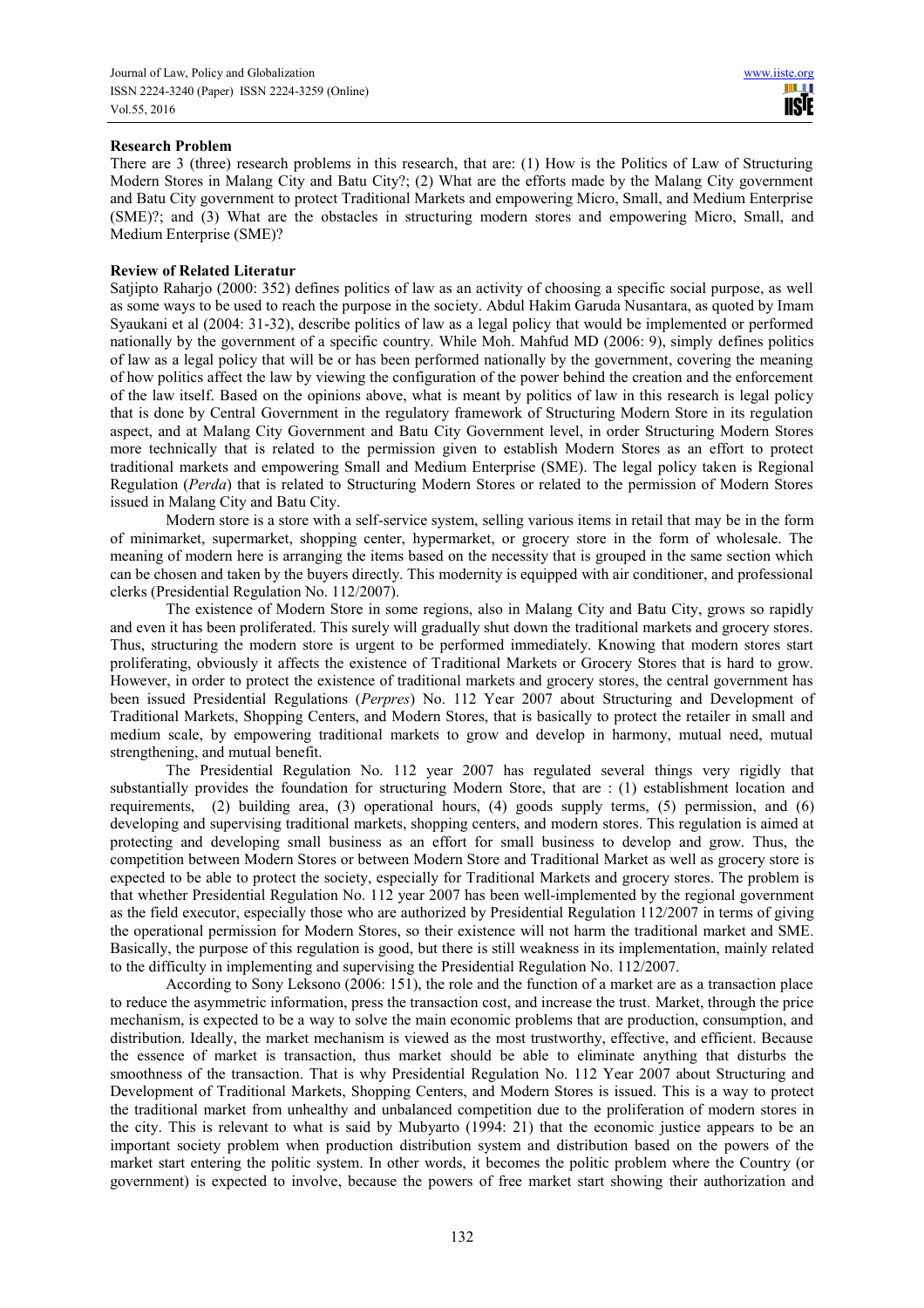dominance that "rules" the relationship between production and distribution "among their executor", which leads to the economic injustice. The intervention of the Country as the most important political institution is expected to be able to flip the tendency of economic injustice that could harm the public serenity. This is where the need for "moral stimulant" that can be used as kind of weight for benefits in the market system organization for equalization purpose. In other words, we need a political economic system that can combine two goals that are the use of "market system efficiently" and equal income by leveraging the "moral stimulant" effectively (Mubyarto, 1994; 233). Knowing the reality that shows the small enterprises will not be able to compete against big enterprises, so do the condition of traditional markets, grocery stores, and retailers which are basically small enterprises will have difficulties in competing against big enterprises with their modern stores. Therefore, we need the moral stimulant to protect the small enterprises through various regulations and policies in favor of social necessity and SME.

Generally, the problems of traditional sellers according to Sony Leksono (2006, 29) are specified based on two sources that are: (i) internal and (ii) external. The internal problems that the traditional sellers should deal with are: (1) the limited control and ownership of business assets, especially the capital structure and the Limited in gaining capital sources paths, (2) the low ability of human resources, especially in the aspects of entrepreneurship, management, quality control, business organization, accounting, data processing, marketing technique, and market research, unwillingness to try, being easily satisfies with the result (local marketing, and lack of confidence), (3) the institutional of the business has not developed optimally yet in the provision of facilities for economic activities, and (4) the use of technology.

While the external problems that the traditional sellers should deal with are: (1) the limited recognition and guarantee as SME; (2) the limitation to the market access, market opportunity, and expands the market share; (3) the presence of strengthening or hidden costs that are not proportional; (4) the emergence of high-cost economy with its various implications; (5) the business network of cooperation among small entrepreneurs (marketing information system) and the business situation are less conducive because of the competition. Additionally, other the most serious external problems that many SMEs face are the limited access to bank and market distortion which is caused by the government rules and policies that is not conducive and more beneficial for big enterprises.

In terms of empowering Micro, Small, and Medium Enterprise, Donald Brown (1995) proposes the empowerment concept that is not contradicting the growth and the equalization, both of these should not be assumed as incompatible or antithetical*.* This concept is trying to get itself out from "zero-sum game" and "trade off" traps. He starts from the view that the equalization created a broader foundation for growth and that will ensure sustainable growth (T. Mardikanto, et al: 2015: 49-50). Moving the society economy actually is the absolute duty of a Country and Micro, Small, and Medium Enterprise have very vital role in economic building because it is not only able to create jobs in the country, but SME also can be more flexible and adapt to the market changes, as well as to be able to leverage the potential of local economy. Besides, there are some advantages of SMEs in facing the economic crisis shocks, that are: (i) jobs provider; (ii) cheap goods provider to be consumed by the people; (iii) the efficiency and flexibility become the power that is able to survive; and (iv) small business as the creator of new entrepreneurs.

The existence of SMEs in raising back the social economic activities during and post Indonesian economic crisis in 2007 can be seen from various study results in which we can see that SME units have grown so rapidly since the Indonesian economic crisis, by 5 million business units throughout 2001-2007 periods. This SME sector significantly handles the unemployment by absorbing the labors by 85,416 million people (Ida Ruwaida Noor, et al: 2010: 40).The data inform that Small and Medium Enterprises (SMEs) play the role as strategic power and have the important position in absorbing the labors and the serenity of the regional society.

Small and Medium Enterprises has been the focus of empowerment from the aspects of business management, entrepreneurship spirit, and the fund for developing the business because the main consideration is small and medium enterprises which is the biggest economic activity in the society. Even so, there are common characteristics of small and medium enterprises that are also the weaknesses that need to be solved by all sides, that are: (1) many SMEs are located in the village, sub-urban, and small cities; (2) the business status is owned by individual or family; (3) the human resource is from family or local socio-cultural environments; (4) the working hours are often part time or it is just a side job; (5) SMEs have limited ability to implement the technology, or simple/traditional technology; (6) generally, the business management is simple, there is no business planning; (7) the financial administration is simple or there is no separation between family finance and business finance, especially micro business; (8) more capital comes from self-finance and personal environment; (9) often, there is no business license, as well as other legal requirements; (10) business interaction is limited between upstreams and downstreams; (11) business orientation is more sub-system; (12) the entrepreneurs are the people with low socio-economic status, especially in term of education; (13) business network either with other entrepreneurs, government, business association, education organization, or finance organization is relatively limited, or there is no network at all.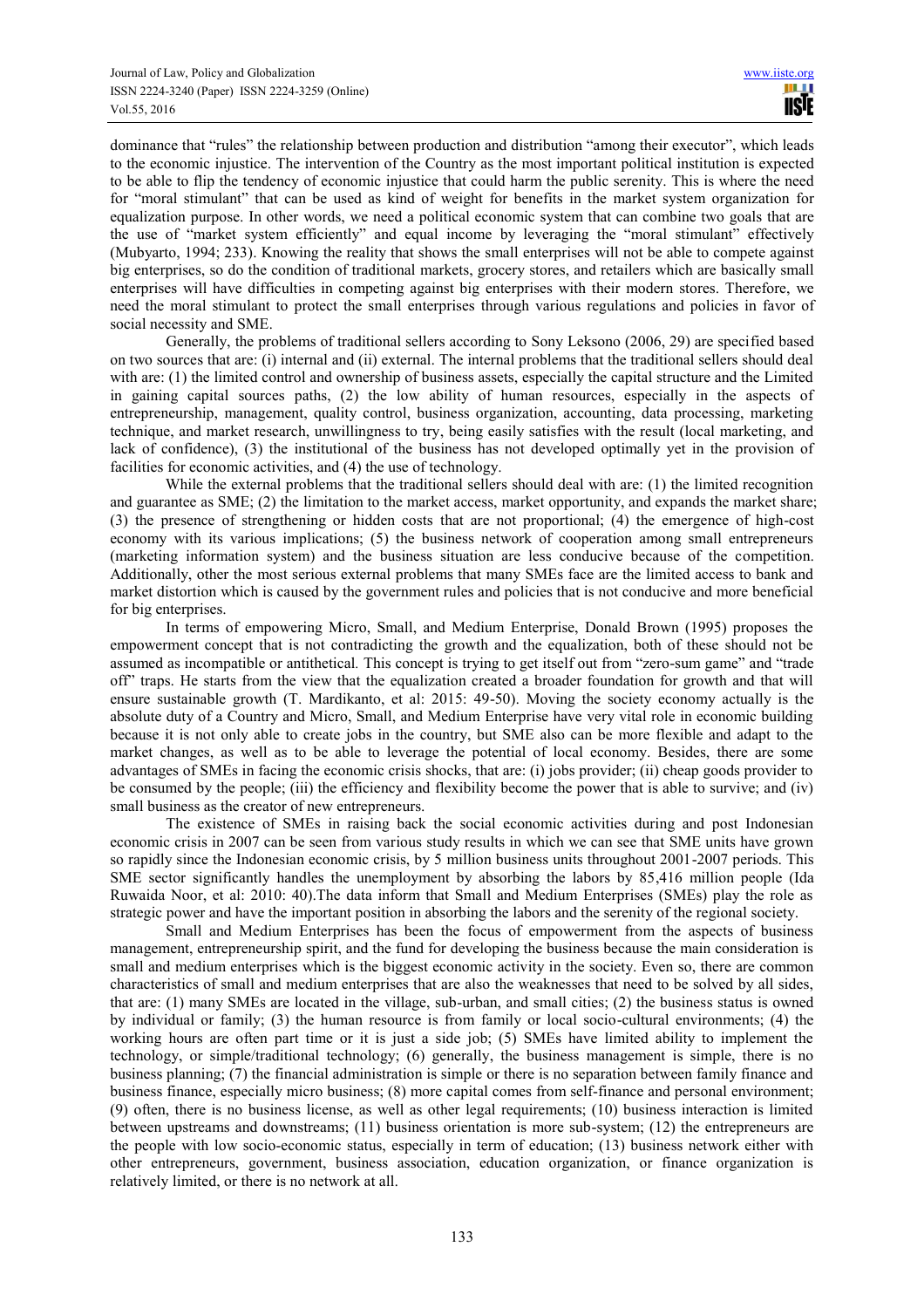Small and Medium Enterprise, also known as SME for short, is a productive business unit that stands alone, carried by individual or enterprise in all economic sectors. Principally, the differences between Micro, Small, and Medium Enterprises are typically based on the value of initiate assets (excluding land and building), the average turnover per year, or the number of permanent workers (T. Tambunan; 2012: 11). Talking about SMEs, the limitations and the definitions of SME is very various, but there are some elements that can be the common thread in reviewing SME, that are: the capital is less than 200 million, the business status is personal, family, or collectively. In addition, other criteria as the limitation of SME definition are something related to the business capital benchmark and yearly assets (between hundreds millions and billion rupiahs) (Ida Ruwaida Noor: 43).

While Law No. 20 Year 2008 Article 6 about Micro, Small, and Medium Enterprises has set the SME criteria in detail. In general, there are 2 (two) SME common criteria, that are: the ownership of the company assets; and the yearly turnover of the company. *First,* the criteria of Micro business are that the net worth is at most Rp 50,000,000.00, excluding land and buildings, and the yearly sales are at most Rp 300,000,000.00. **Second,** the criteria of small business are: (a) the net worth is from Rp 50,000,000.00 to Rp 500,000,000.00 , excluding the land and the buildings or (b) the yearly sales are more than or equal to Rp 2,500,000,000.00. *Third,*  the criteria for medium business are (a) the net worth is from Rp 500,000,000.00 to Rp 10,000,000,000.00, excluding the land and building or, (b) the yearly sales are from Rp 2,500,000,000.00 to Rp 50,000,000,000.00. Based on the criteria defined in the Law No. 20 Year 2008 about Micro, Small, and Medium Enterprises, we can conclude that the SME criteria are related to 2 (two) things, (1) the wealth of the enterprises and (2) yearly turnover of the business.

While the characteristics of Micro, Small, and Medium Enterprise (SME) according to Tulus Tambunan (2012: 5-6) are market orientation, profile of the company owner, the nature of job opportunity inside the company, organization and management system implemented in the business, degree of mechanism in the production process, material and capital sources, business location, external relationships, and degree of women involvement as the entrepreneurs. Other characteristics are based on its legal entity status where all the companies in the Group of Big Enterprise have the legal entity, while SMEs do not. BPS data in 2006 showed that the majority of SMEs do not have legal entity, which accounts for about 95.1% of the number of business units.

Micro, Small, and Medium Enterprises (SMEs) have the important role because of their strengths, including: (1) the number of the businesses are so many throughout the remote villages, including isolated areas; (2) SMEs are labor intensive which means they have very big potential of employment opportunities to grow; (3) in general, SMEs activities are farm-based; (4) SMEs use technology that is more 'suitable' for nature resources and low educated labors; (5) SMEs are able to survive during the economic crisis; (6) SMEs can be a starting point for saving/investment mobilization in the village; while at the same time, these business groups can be a place to test and develop the entrepreneurship ability of the villagers; (7) in general, the main market for SMEs is simple consumer goods which are relatively cheap, such as apparel with a simple design, furniture made from wood, bamboo, and rattan, other items made from wood, footwear, and kitchen tools made from aluminum and plastic; and (8) their flexibility level to the competition is relatively high (Tulus Tambunan: 2012: 2-5).

# **Research Method**

This research is empirical juridical legal research, in which this research not only examines the substance of laws and regulations associated with Structuring Modern Stores, but also emphasizes the empirical reality associated with regional legislations regulating the Structuring Modern Stores, and examines the laws and regulations related to Structuring Modern Stores and its implementation in the field. In accordance with the research focus, in which this research will examine the Politics of Law of Structuring Modern Stores and the effort to protect Traditional Markets and empowering Micro, Small, and Medium Enterprises (SMEs) in Malang City and Batu City, the focus of this research will be conducted in Malang City and Batu City.

The data collection technique in this research combines two techniques: literature review and field research by surveying some Modern Stores and Micro, Small, and Medium Enterprises (SMEs) in Malang City and Batu City. The survey is using three data collection procedures, which are observation, documentation, and in-depth interview with the respondents that are grouped based on the interview guide prepared.

#### **Research Result and Discussion**

1. The politics of law of Structuring Modern Stores in Malang and Batu City.

The politics of law of Structuring Modern Stores at the national level is only based on Presidential Regulation No. 112 Year 2007 on the Structuring and Development of Traditional Markets, Shopping Centers, and Modern Stores. The substance in the Presidential Regulation regulates several things: (i)The establishment location of Shopping Centers and Modern Stores; (ii)The store sales area restrictions; (iii)The provision of parking area; (iv)The establishment of Shopping Centers and Modern Stores must take into account the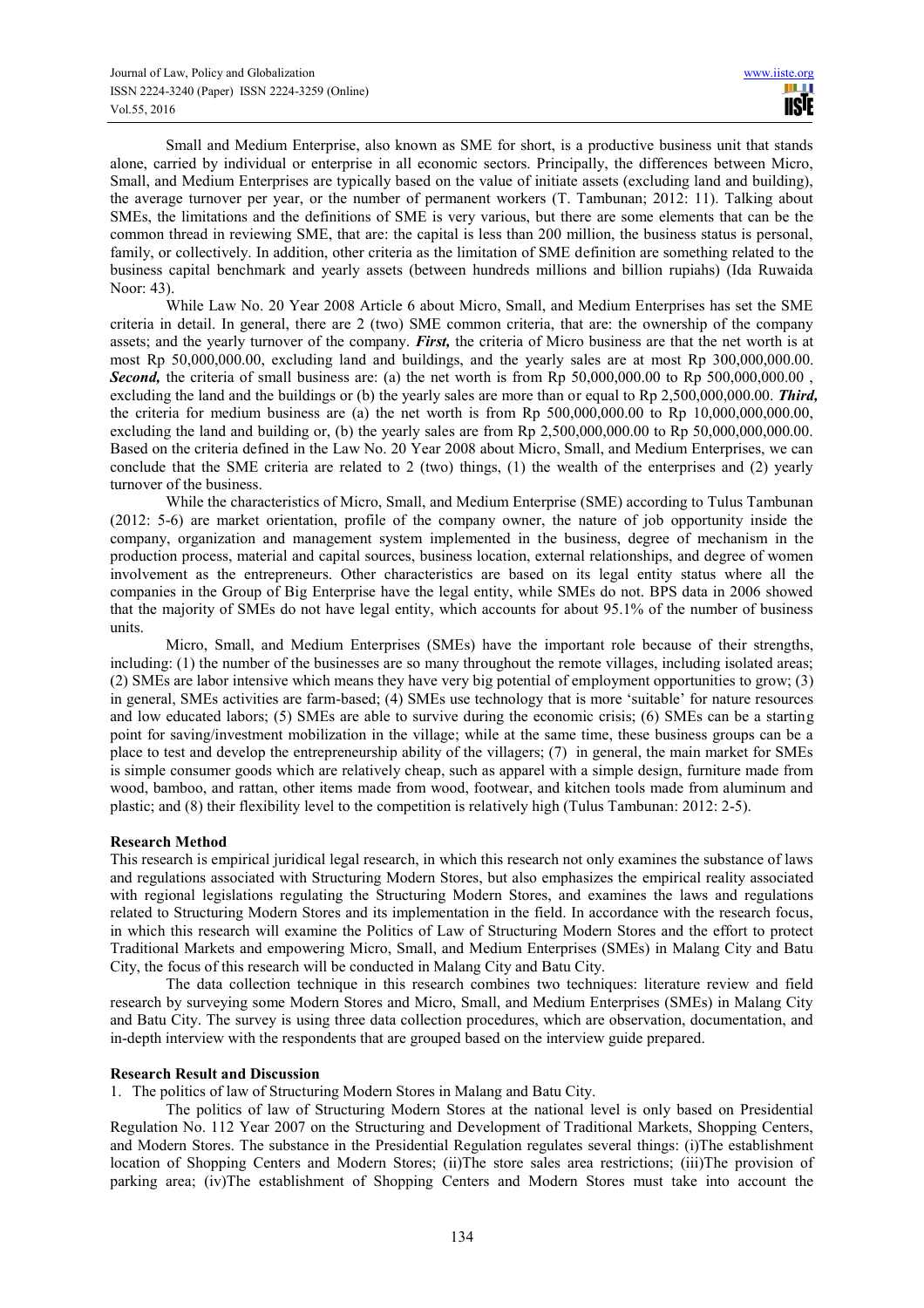.

socioeconomic conditions of the society, the existence of Traditional Markets and SMEs in related region, and paying attention to the distance between Hypermarket and the existing Traditional Market; (v)The business partnership between Modern Stores and SMEs; (vi)Modern stores operational hours; (vii)The need of Modern Store Business License (IUTM/*Izin Usaha Toko Modern*), even the IUTM for Minimarket is preferred for local Small and Medium Enterprises.

Structuring modern stores in Malang City is based on Regional Regulation No. 8 Year 2010 on the Industrial and Trade Business Execution, which also set the licensing procedure for the establishment of modern stores. In Batu City, the Protection of Traditional Markets, Structuring and Supervising Shopping Centers and Modern Stores is clearly stated in the Regional Regulation No. 8 Year 2012. Both Regional Regulations also regulate modern stores operational hours, the distance between modern stores, and the partnership with SMEs. The reality of the research result shows that there are many irregularities in the implementation of the rules in the Regional Regulations, especially in terms of modern store operational hours, the distance between modern stores, and the partnership with SMEs.

In relation to operational hours, the survey result in Malang City shows that 32.7% of modern stores open for 24 hours, 32.7% open at 6 AM, and 31.6% open at 7 AM. While the survey result in Batu City shows that the majority of the modern stores (56.4%) open at 7 AM, and surprisingly, 25,6% of modern stores open for 24 hours. In terms of modern stores closing hours, 10.3% closed at 8 PM, 38.5% closed at 10 PM, 15.4% closed at 11 PM, and 10.3% closed at 12 AM. It means that most of the modern stores closing hours is not in accordance with Presidential Regulation No. 112 Year 2007. This can be seen in the chart below.



Chart 1. Modern Sotes Operational Hours in Malang City and Batu City

In terms of the distance between modern stores, the survey result in Batu City shows that 5.1% have the distance of less than 50 M, 15.4% have the distance of less than 300 M, 46.2% have the distance of less than 500 M, and 30.8% have the distance of more than 500 M. It means that only 30.8% which have the appropriate distance between modern stores in accordance with Batu City Regional Regulation No. 8 Year 2012, in which Article 10 (e) has set the distance between modern stores of the nearest radius at least 500 (five hundred) Meter. While the survey result in Malang City shows that  $10.2\%$  is less than 50%, 27.6 have the distance of less than 100 M, 34.7% have the distance between 351-500 M.

In terms of the partnership between modern stores and SMEs, the existing data show that the majority of the modern stores in Malang City (42.86%) and in Batu City (46.20%) does not establish a partnership with SME. 55.10% of modern stores in Malang City and 41.00% in Batu City establish a partnership with SME, while the remaining 2.04% and 12.80% do not answer. However, the established partnership only to the extend of providing a place by leasing. The detail can be seen in the following chart: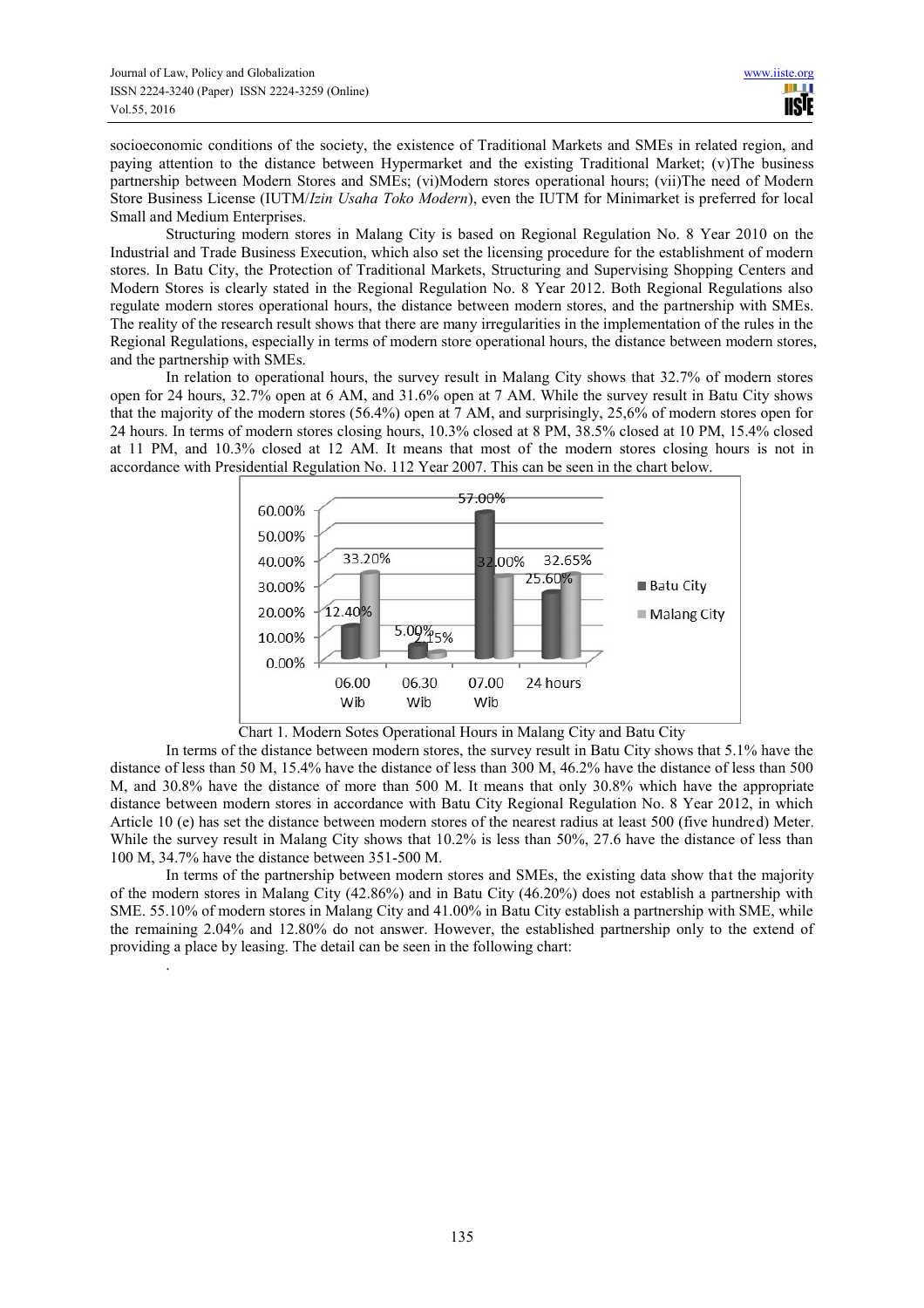

Chart 2. Partnership between Modern Stores and SMEs.

Based on the data above, it is clear that most of modern stores in Batu City and Malang City violate the provisions in the Presidential Regulation No. 112 Year 2007 on the Structuring and Development of Traditional Markets, Shopping Centers, and Modern Stores, especially regarding the operational hours in which the modern stores open for 24 hours when it should be opened from 10 AM - 10 PM. In relation to the distance between modern stores, and the distance between modern store and grocery store, the existing data shows that most of it have the distance of less than 500M. In terms of the necessity of modern stores to establish a partnership with SME, the existing data shows that the majority of modern stores does not establish a partnership with SME, only a few do so and it extends only to the providing a place by leasing.

2. The efforts that have been made by Local Government.

In the Batu City Department of Cooperative, SME, and Industry and Trade Strategic Plan, there are 4 strategic policies in the effort to empower SME, that are: (1) Improving the quality of Human Resources (SDM/*Sumber Daya Manusia*) for the Business, (2) Facilitating the Business Network/Partnership for Micro, Small Enterprise with Medium and Large Scale Enterprise regarding their Business Activity; (3) Facilitating and providing credit of capital reinforcement, especially for micro and small enterprise; and (4) Improving and developing featured products in accordance with the quality standard.

Based on the strategic policy, various efforts have been made by the Batu City Government through the Department of Cooperative, SME, and Industry and Trade to empower SME, some of these efforts are: *First*, facilitating the capital or funding aspect, especially the distribution of Micro Credit Program (KUR/*Kredit Usaha Rakyat*) from Mandiri bank, and facilitating the revolving fund aid. *Second*, developing and growing the business. In this context, various training and production tool aid has been given to SME. Various trainings have been done to empower SME, like pottery training, various dish and pastry training, various fruit chips training, business management training, product packaging training, marketing SME products via online media training, business legality training, etc. Additionally, in order to develop SME, the Batu City Government through the Department of Cooperative, SME, and Industri and Trade facilitates the establishment of a Batu City PKL group/community.

*Third*, facilitating the marketing network, which is facilitating business promotion through SMEs product promotion events, and most importantly, Batu is the only city in East Java, which get the assistance from the Central Government to establish the Cooperative and SME Integrated Business Center (PLUT/*Pusat Layanan Terpadu*). This Integrated Business Center (PLUT) becomes the center of promoting SME products and can be a place for training, and a place for the prospective SME to do a consultation. This PLUT has been accommodating 980 SMEs which have been developed, and the SMEs are expected to advanced to the next grade.

*Fourth*, building a cooperative network. In this case, some efforts have been made by Batu City Department of Cooperative, SME, and Industry and Trade, one of them is the cooperation network with Telkom and Perum Angkasa Pura. The cooperation with Telkom is regarding the access to the capital for SMEs by leveraging the Telkom CSR funds. While the cooperation with Perum Angkasa Pura is regarding the provision of SMEs booth at Surabaya highway Rest Area. Additionally, the cooperation network is also trying to build in the tourism area around Batu City.

There are some strategic plans in the effort to empower SMEs in the Department of Cooperative and Small Medium Enterprise Strategic Plan, that are: *First*, the realization of professional SMEs where the goal is increasing SMEs who have the business management skill, and the target is increasing SMEs in accessing business support system and improving the service quality of cooperative and SMEs. *Second*, the development of SMEs entrepreneurship and competitive edge. The target is developing a business support system for SMEs and improving the service quality of cooperative and SMEs. The SMEs entrepreneurship and competitive edge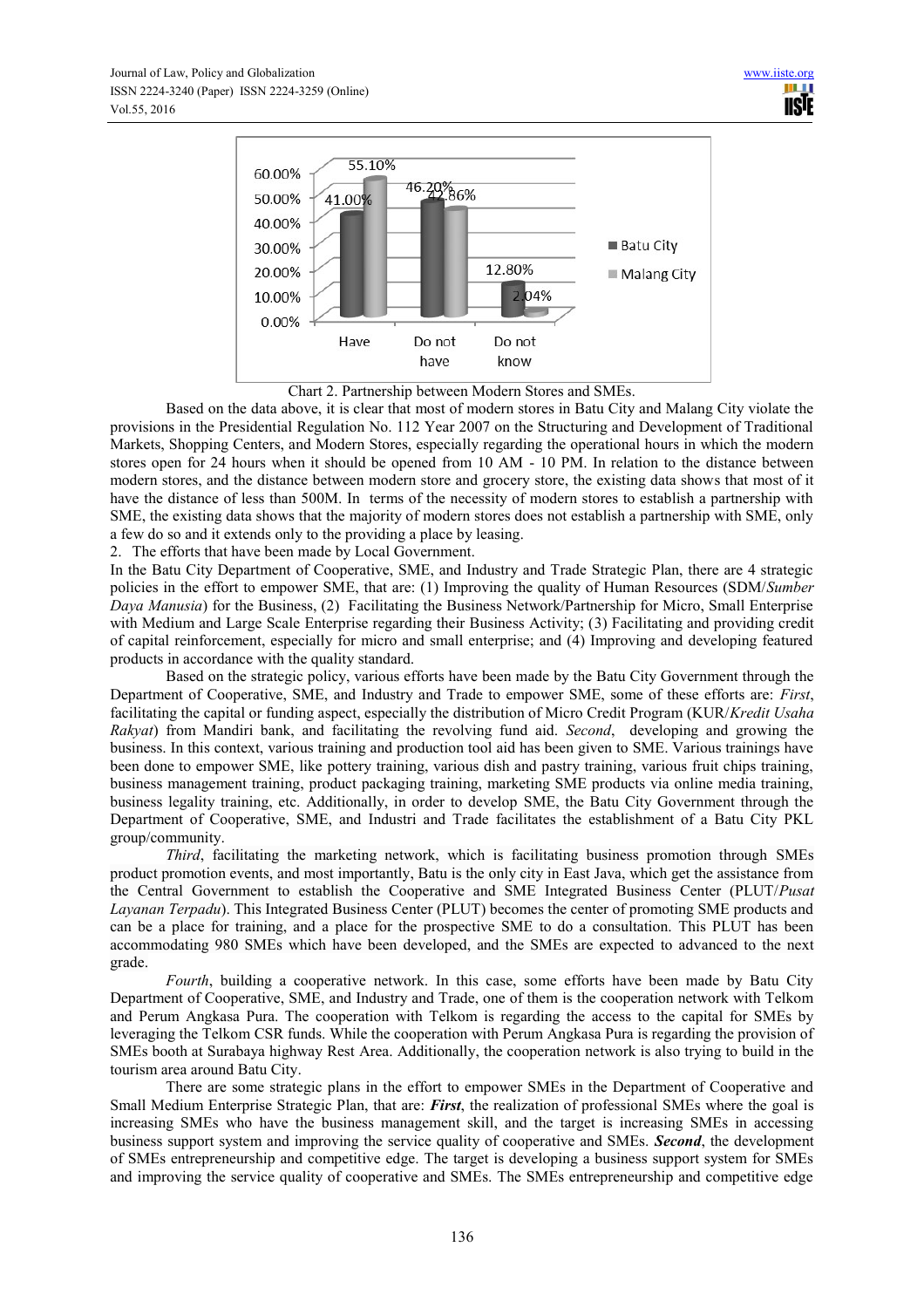development programs are: (i) Business support system development program for SMEs; (ii) Conducting Entrepreneurship Technical Guidance for SMEs; (iii) Implementing the Formalization Development for Small Medium Business; (iv) Technical Guidance on business development for Cooperative/SMEs; (v) Socializes the provision of capital information support; and (vi) SMEs products promotion.

Based on the Strategic Plan above, the efforts made by Malang City Government through the Department of Cooperative and Small Medium Enterprise are: (1) conducting various training; (2) facilitating marketing through business promotion; (3) facilitating the capital; and (4) facilitating the marketing tool aid in cooperation with Telkom, in the form of 2 computer units for 5 SME communities from PT Telkom CSR.

3. The obstacles in the effort to structuring Modern Stores and empowering Micro, Small, and Medium Enterprise in Malang City and Batu City.

The obstacles faced by Batu City Government through the Department of Cooperative, SMEs, and Industry and Trade in an effort to empower SMEs, ranging from 3 (three) issues: (1) change in the mindset of SMEs; (2) the breakdown in rolling funds for the SMEs; and (3) the weak supervision of SME product quality in the market. While the obstacles faced by Malang City Government in empowering SMEs are: (1) the difficulty in managing the SMEs, especially in motivating their interest in developing the business; (2) not able to maintain customer trust yet; and (3) there is no regulation in Malang specifically to empower the SMEs.

The existence of Modern Stores is growing fast in every corner of the city and strategic places, especially along the city streets in Malang and Batu. This reality negatively impacts on the society, especially on SMEs. The negative impacts of the Modern Store existence are: (1) unhealthy and unfair business competition, (2) decrease in traditional markets and grocery stores turnover; and (3) increase in the difficulty of SMEs products development in the marketing process.

Given the external challenges of small and medium enterprises by Revrison Baswir (1997:53), some challenges will come from its partnership with medium and big industry. One of medium and big industry's characters is activity standardization; if a small industry wants to develop into medium and big industry's business partner, they should be able to guarantee the quality of goods and services produced. Therefore, one of the strategic steps that must be taken to develop small industry is improving its human resources. Thus, in this context, it depends on the government role, especially the local government, to supervise the implementation of the policy in the field, whether it is as expected or not, so the micro, small, and medium enterprises can run their business well and are able to partner with modern store fairly and mutually beneficial.

# **Conclusion**

The Politics of law in the national context in relation with Structuring Modern Stores only based on Presidential Regulation No. 112 Year 2007 on the Structuring and Development of Traditional Markets, Shopping Centers, and Modern Stores. The substance in the Presidential Regulation regulates several things: *First*, the establishment location of Shopping Centers and Modern Stores which must refer to the Regional Spatial Planning and Detailed Spatial Planning, including its Zoning Regulations. *Second*, the store sales area restrictions. *Third*, the provision of parking area. *Fourth*, the establishment of Shopping Centers and Modern Stores must take into account the socioeconomic conditions of the society, the existence of Traditional Markets and SMEs in the related region, and paying attention to the distance between Hypermarket and the existing Traditional Market. *Fifth*, a business partnership between Modern Stores and SMEs. *Sixth*, modern stores operational hours. *Seventh*, the need of Modern Store Busniness License (IUTM/*Izin Usaha Toko Modern*) for Minimarket, Supermarket, Department Store, Hypermarket, and Wholesale Outlet, it is emphasized in the Presidential Regulation No. 112 Year 2007, the IUTM for Minimarket is preferred for local Small and Medium Enterprises (SMEs).

Therefore, the Regional Regulation No. 8 Year 2010 on the Industrial and Trade Business Execution which also regulates the licensing procedure for the establishment of Modern Stores was issued in Malang City. Batu City clearly stated about the Protection of Traditional Markets, Structuring and Supervising Shopping Centers and Modern Stores in the Regional Regulation No. 8 Year 2012. Both Regional Regulations also regulate modern store operational hours, the distance between modern stores, and the partnership with SMEs. The reality of the research result shows that there are many irregularities in the implementation of the rules in the Regional Regulations, especially in terms of modern store operational hours, the distance between modern stores, and the partnership with SMEs.

#### **Recommendation**

The Politics of Law of Structuring and Development of Traditional Markets, Shopping Centers, and Modern Stores, should not be regulated by the Presidential Regulation, but ideally by the law, because the supervision and the enforcement are more powerful. Additionally, if there is a party who feels disadvantage in the articles and clauses within the law, then they can fill a lawsuit to the Constitutional Court. In the context of structuring modern stores and the implementation of its supervision, then the licensing instrument of the establishment of